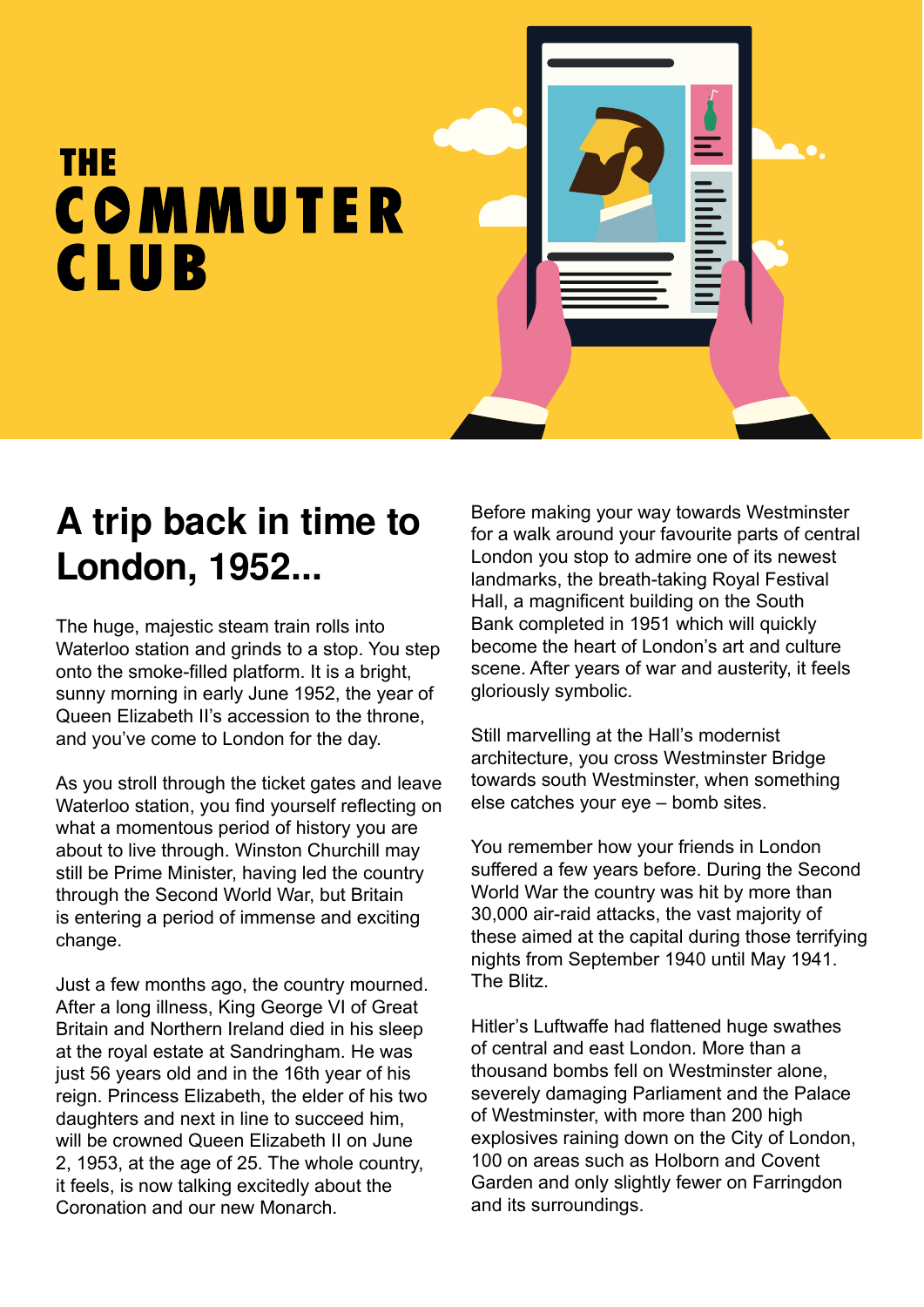But the city, and the whole country, bears the scars of the past with pride. You've even seen families in the suburbs transform abandoned bomb sites into flower gardens and allotments – your own children have turned one of them into a den where they play hide & seek and read comics.



**London sights in the 1950s**

As well as the bomb sites, you take in the unrepaired, empty and desolate houses. Housing, you can see, remains a major issue thanks to such extensive bomb damage. You heard from work colleagues that authorities have settled on something called 'high-rise' blocks of flats as the solution. They sound mysterious and futuristic – imagine, dozens of families living on top of one another in great, concrete columns. You remember reading that the first tower block went up in Harlow, Essex, in 1951. Soon more will appear all across London – in total, more than 2,700 housing tower blocks will be built over the next 50 years.

As you pass Big Ben and take in the sights and sounds of Westminster you exchange pleasantries with a newspaper vendor and pick up a copy of The Daily Mirror – Britain's most popular newspaper - to read on the train home this evening. 'Atomic Britain', proclaims the headline. You scan the front page and see that Britain is preparing to test its first atomic bomb later this year – in western Australia, of all places. Should we be worried by nuclear power?

With time to pass, you ignore the throngs of red London busses and black cabs and decide to walk back along the banks of The Thames towards the City of London. Even though it is a sunny day, the air is calm and cool and a thick layer of hazy smoke hangs over the City. This is a feature of London life in the early 1950s. Little do Londoners realise that later this year disaster will strike in the form of the Great Smog. For five days in December, thick layers of air pollution, fed by Londoners' coal fires, will settle over the capital and kill 4,000 people through heart and lung conditions.

The City of London is busy as usual; officious-looking men in their bowler hats carrying umbrellas and looking important. The City is going through a time of enormous redevelopment after the Second World War. While landmarks such as St Paul's Cathedral survived the Blitz bombing, huge areas did not. Large-scale, modern redevelopment is beginning to emerge.

From the City, you hop on the London Underground to Holborn, where you emerge to a vibrant scene. Young women in flowery frocks and throngs of 'Teddy Boys' – teenage boys hanging around in button-down shirts and drainpipe jeans, skinny ties, leather shoes and that faintly ridiculous trademark quaffedup hairdo. This is about to become the first big fashion craze of the 1950s.

Busy men and women dash in and out of bright red phone boxes that line the pavement. A Bing Crosby record is playing somewhere in the distance and it won't be long until the Elvis Presley craze reaches these shores. The whole atmosphere is bustling, fun and frivolous, a city shaking off the shackles of war and embracing dreams of the future.

You pay a visit to a Foyles book store to buy a new book recommended by a friend – The Caine Mutiny, by Herman Wouk. You look forward to reading it on the train on the way home. A cinema is showing 'Singin' In The Rain', starring Gene Kelly. Maybe the kids would like to see that. Or perhaps the new Agatha Christie play, The Mousetrap. Other news theatres are showing cartoons and are packed with children and young families enjoying the summer.

You stroll past a Woolworths store – one of London's early supermarkets - which is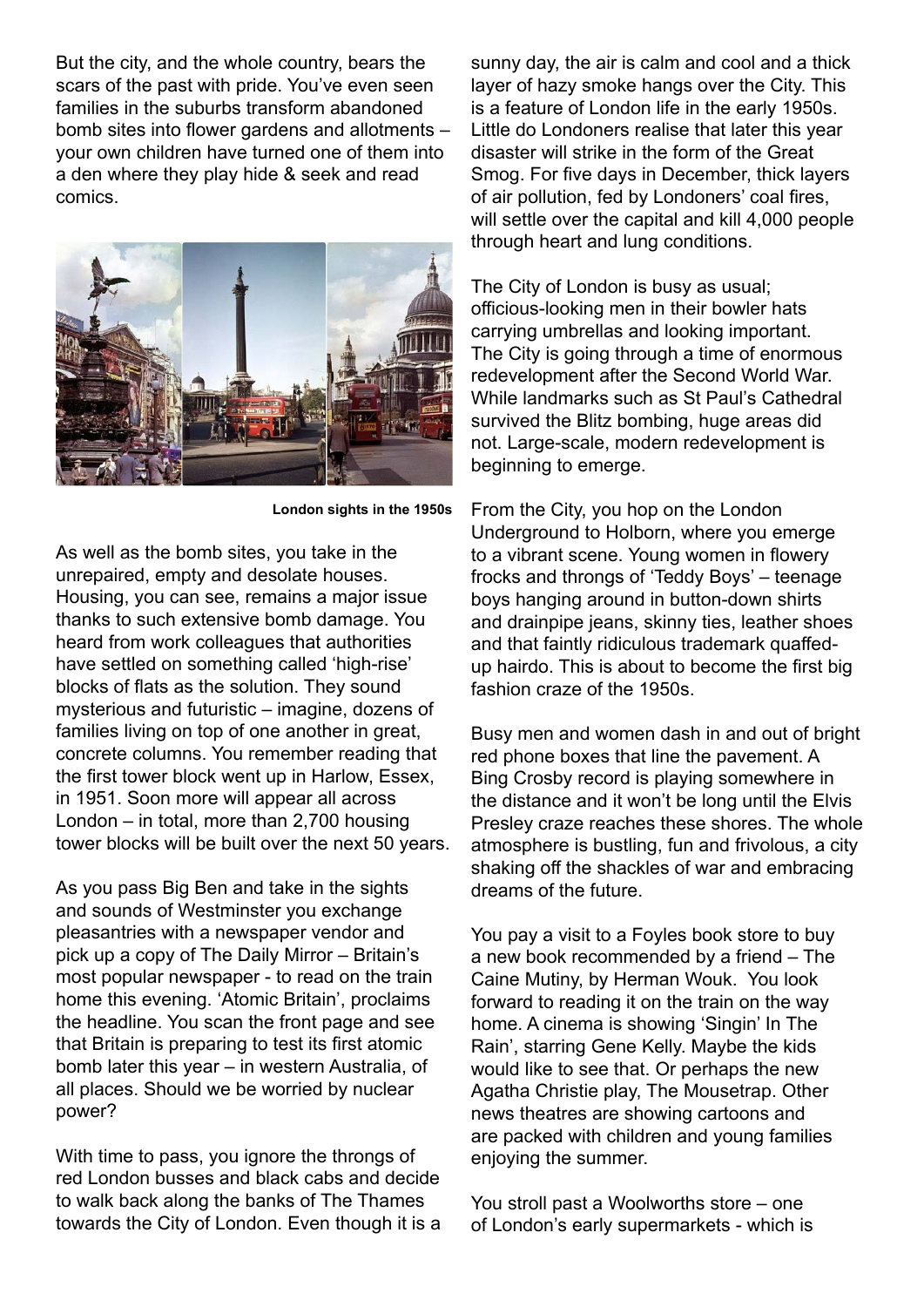crammed with customers. Lyons Tea vans line the side of Kingsway and they tempt you to drop into the famous Lyons Tea Shop for tea and cake. When you emerge a No68 bus sits chuntering merrily outside Holborn station. A group of tourists ask a policeman for directions. The everyday sights of London in the early 1950s.

Wandering up from Holborn to Farringdon it's now late afternoon and you decide it's time to make your way home. This means a long train journey – only one in three households owns a car and yours is not yet one of them. And, in any case, there are no motorways yet so going home by car would take hours. Besides, there's something about the charm of travelling on a steam train that you've always quite liked, and it'll give you a chance to begin reading The Caine Mutiny.

The steam train roars suddenly into life and pulls slowly away from the platform into the suburbs as the sun begins to set. As you leave 1950s London behind and the train clicketyclacks its way through Clapham Junction, Wimbledon and beyond you settle back into your plush, private train compartment.

Putting your book aside for the time being, you flick through the sport pages of the Daily Mirror newspaper you picked up from that friendly street-vendor in Westminster. The newspaper informs you that Manchester United are champions of Division One, having finished four points ahead of your beloved Tottenham Hotspur. Oh well, maybe next season, Spurs!

United and Spurs are followed by Arsenal, Portsmouth, Bolton and Aston Villa. Fulham and Huddersfield finished in the bottom two and were both relegated, while Liverpool finished in mid-table.

The name on everyone's lips this season has been Tommy Taylor, the exciting 21-year-old Barnsley forward who will go on to become Britain's most expensive footballer when he moves to Manchester United for £29,999 in March 1953. He will score more than 100 goals for United before tragically losing his life, aged just 26, in the 1958 Munich Air Disaster.



**A Lyons Tea Shop decorated for the Coronation**

You suddenly remember you must do your food shopping tomorrow. This will mean a trip to the local high street – the bakers, butchers, greengrocers and fishmongers – and will take up most of your morning. You also need to pick up some treats – salmon paste, tinned fruit and evaporated milk – for Sunday lunch with your family.

Dinner tonight, like every night, will be a 'meat and two veg' affair. Like most of your neighbours, you are having to get by during rationing. This means you are self-sufficient and still grow vegetables in your back garden. Some food, such as butter, meat and tea is still on ration as the country returns to normal after the war. Rationing will remain until at least 1954, you've been told.

As the train gathers speed you find yourself reflecting on the significance of the Coronation. This will be a momentous period of British history, there's no doubt about that – what will it be like? Little do you know, as you trundle, whistle and bounce home through the countryside, that this single event will bring the country together as never before.

More than 20 million people will watch the service on television, outnumbering the radio audience for the very first time. More than 10 million will watch in the homes of friends and neighbours, and 1.5 million in public places like pubs and cinemas.